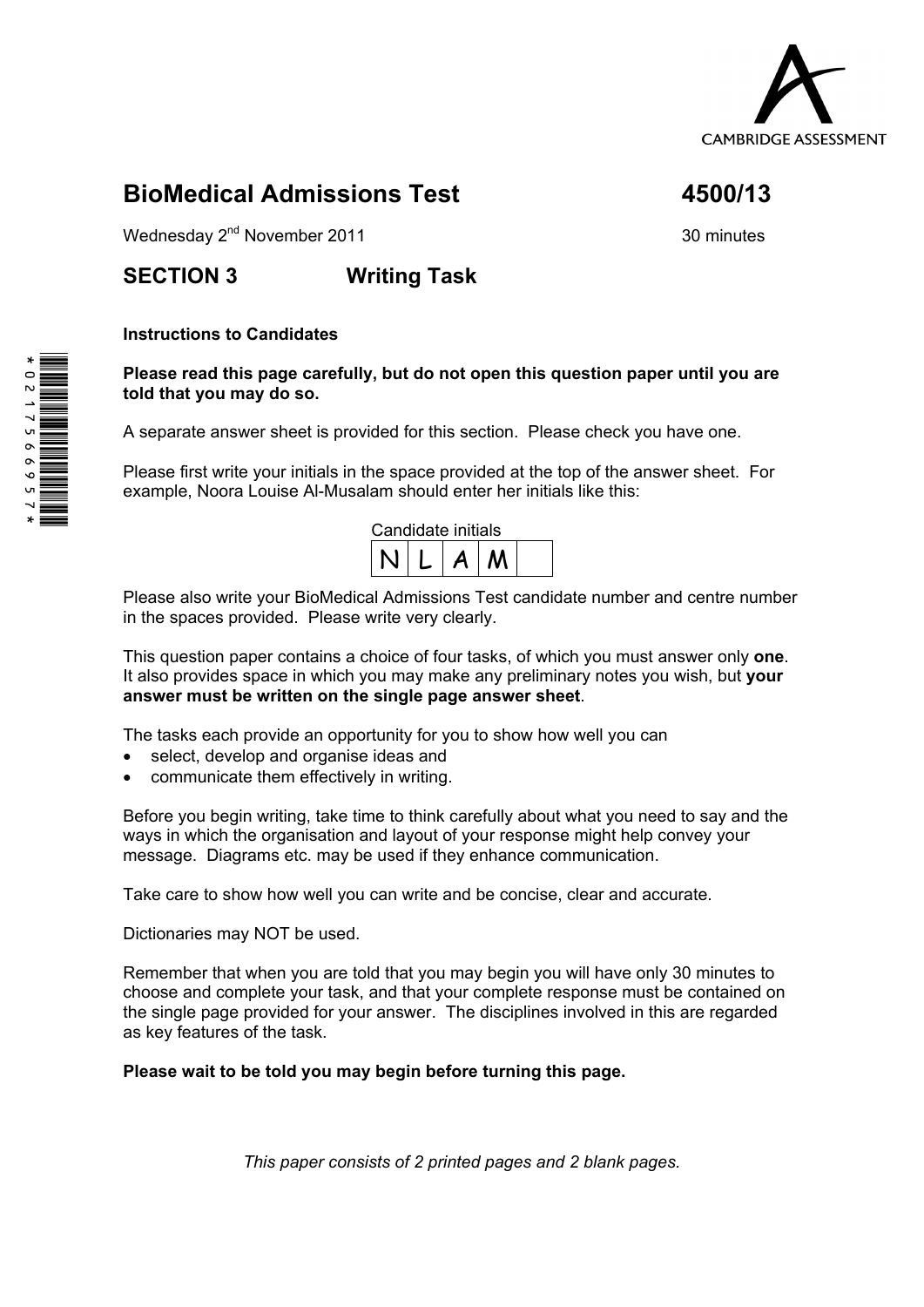**Use this space and the back page for notes** *etc.* **if you wish. Remember that your response must be written on the single page answer sheet provided.**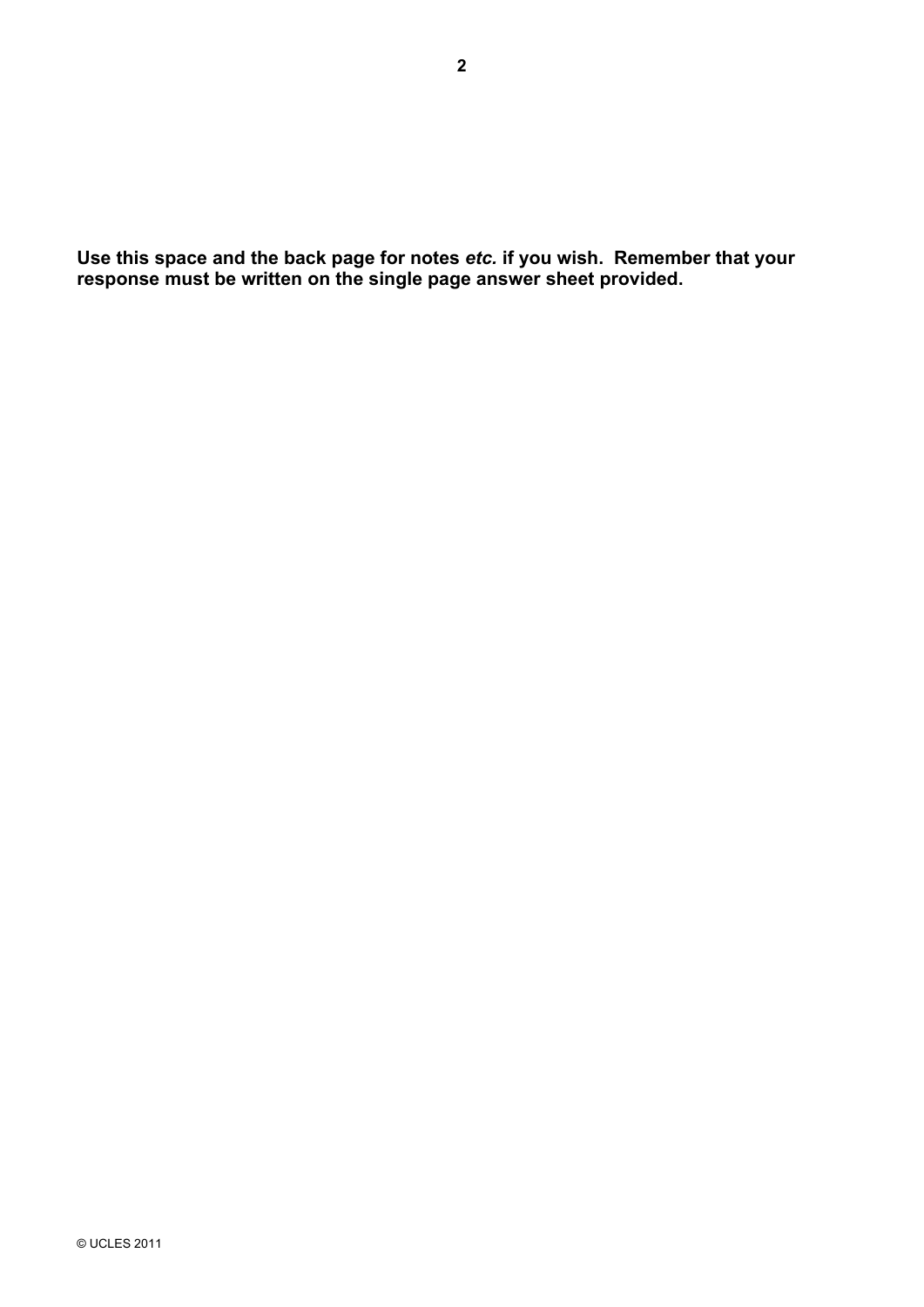### **YOU MUST ANSWER ONLY ONE OF THE FOLLOWING QUESTIONS**

#### **1 Democratic freedom means there should be no restriction on what may be said in public.**

Explain what you think democratic freedom means. Argue that there should be restrictions on what is said in public. To what extent do you agree that there should be limitations on what can be said in public?

#### **2 The art of medicine consists of amusing the patient while nature cures the disease.**  *Voltaire*

Explain what this statement means. Argue to the contrary that medicine does in fact do more than amuse the patient. To what extent do you think Voltaire is correct?

## **3 A scientific man ought to have no wishes, no affections - a mere heart of stone.**

*Charles Darwin* 

Explain what this statement means. Argue that scientific enquiry benefits from personal wishes and affections. To what extent do you think a scientist should have 'a mere heart of stone'?

#### **4 Veterinary pet care in the UK should be free at the point of delivery, as human care is.**

Explain the argument behind this statement. Argue to the contrary, that if people choose to keep pets they should pay for all aspects of their care. To what extent do you agree that there should be free pet care?